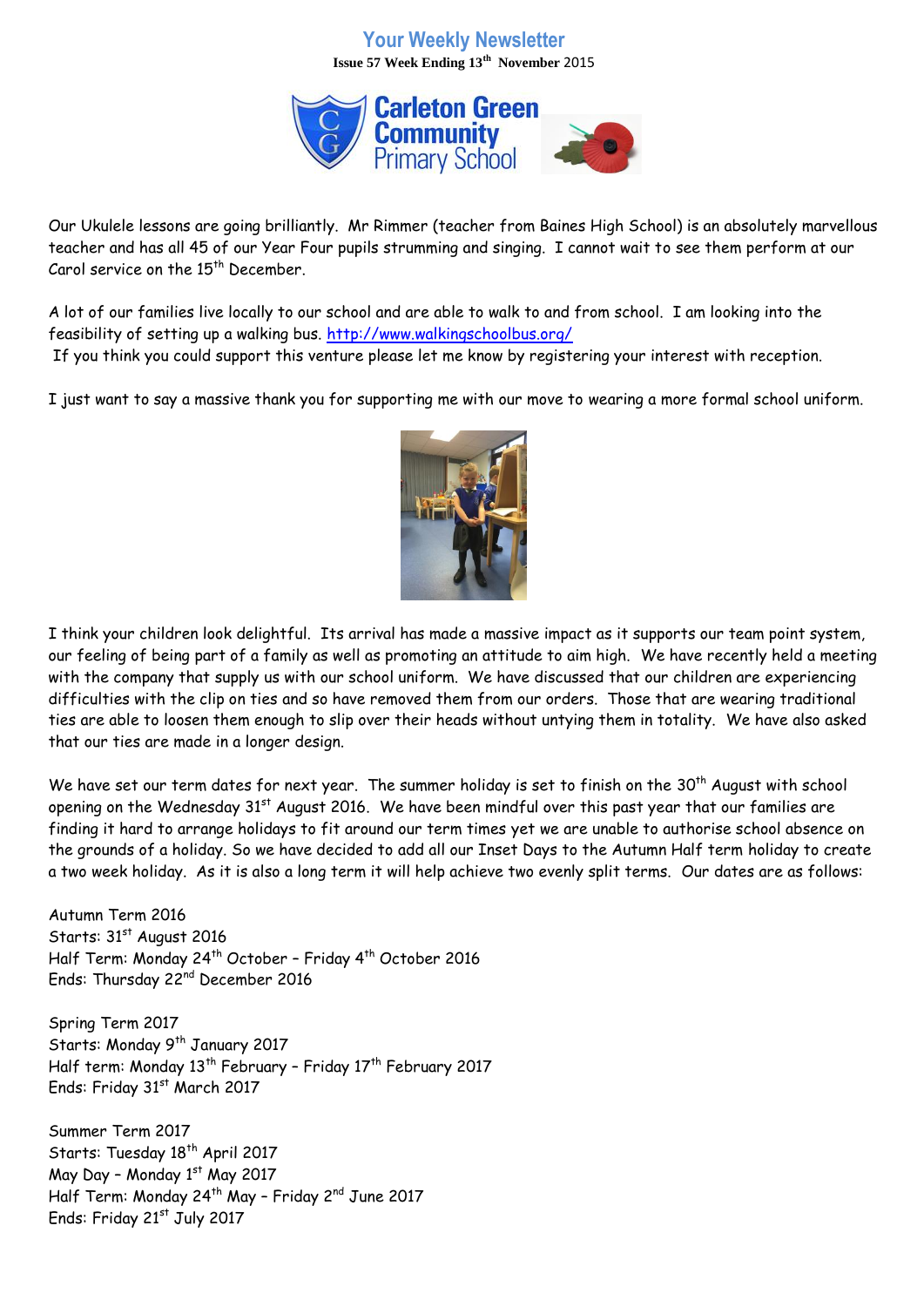Those that attended our Parents' Evening on Thursday will have noticed we have decided to hold our Parents' Evenings in our hall. This has been done to assist with our time keeping of the appointments but also to safeguard all of our teachers. Our teachers work very hard to ensure your children are happy, safe and are learning to the best of their ability and I am very proud of the work they do and hope that you found the evenings to be informative as well as pleasurable.

I equally hope that you find your school to be an open school where you feel you are welcomed. If at any point during your child's time at school you find you have concerns please know that you are welcome to speak with your child's class teacher, Mr Jones our Head of Key Stage Two, Mr Boyd our Head of Key Stage One, Mrs Catterall our Head of Foundation Stage, Mr Vaughan our Deputy Headteacher or you may speak to me. We simply ask that you make an appointment as usually the start of a school day is not the best time to catch us! Our Parents' evenings are set up so that we can share with you our findings about your child's learning development. If you feel you have more to say or you have any reason to be displeased with our provision of education I must reinforce that these evenings are not the appropriate forum and so you are invited to make an additional appointment by phoning the office on 01253 891228. You also can always email me at [head@carletongreen.lancs.sch.uk](mailto:head@carletongreen.lancs.sch.uk)  We also will always be in touch if we have a concern.

# **Star of the Week certificates have been awarded to**:

| <b>Callen Ormand from Parrots</b> | Charlie Timperly-Green from<br>Herons | Carleton Codes have been earned by:<br>Michael Young, Jamie Rigby and Tyra Hannon. |
|-----------------------------------|---------------------------------------|------------------------------------------------------------------------------------|
| Nancy Bateman from Robins         | Scarlett Ormand from Owls             |                                                                                    |
| Oliver Thornburrow from<br>Doves  | Daniel Pilling from Kestrels          |                                                                                    |
| Sam Potts from Hawks              | James Horsley from Falcons            |                                                                                    |
| <b>Tyra Hannon from Eagles</b>    | Well done everyone!                   |                                                                                    |

### News for November:

If your child is successful in an out of school event please let the office or your class teacher know.

#### Dates to note

This list is forever being added to so please ensure you keep checking. Class assemblies will be held on Tuesday afternoons from 15:00 this term:

Doves 17<sup>th</sup> November.

Kestrels 24<sup>th</sup> November and Owls 1<sup>st</sup> December

Thursday  $3^{rd}$  December  $\sim$  Christmas Disco.

Week commencing the  $7<sup>th</sup>$  December  $\sim$  Christmas productions for our infants and Little Chicks.

Tuesday  $15<sup>th</sup>$  December  $\sim$  Christmas Dinner in school

 Carleton Green's Christmas Candlelit Carol Service at Rossall Chapel. Pupil drop off at 17:00 with mince pies and a festive drink being served in the dining hall for a start of 18:00.

Wednesday  $16^{th}$  December ~ Whole school trip to see A Christmas Carol. We have had a fantastic response to this and are very excited to be going as a whole school to enjoy a show together.